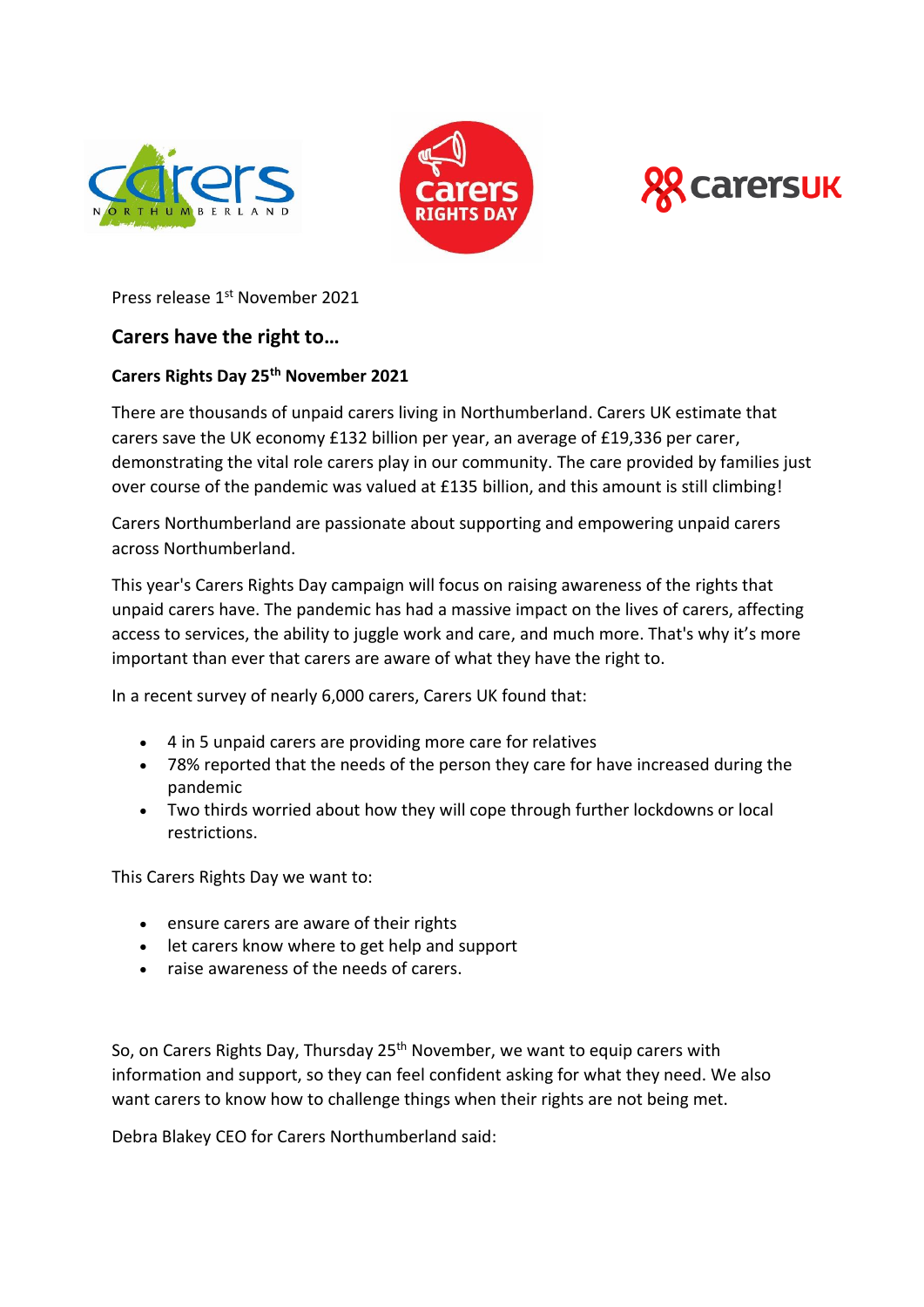*"It's as important as ever that carers are aware of their rights. Having a caring responsibility shouldn't mean that you no longer have choices. Carers have rights in the workplace, as well as having the right to decide what level of care they are comfortable providing without external support. Throughout the pandemic carers and the person they care for were often unable to access some of their usual services, and some are still unavailable. Carers need to be fully supported if they are they are to continue caring effectively. We want carers to know they are being listened to and that they have rights which are being respected and addressed appropriately. We are always here to champion carers when they need us, but carers need to know what their rights are so they can feel confident in their caring role."*

We will be hosting a free event that carers and their supporters can attend.

Join us and a variety of other service providers, as we present carers with the tools and knowledge to support them in exercising their rights as a carer in Northumberland!

# Where: **Community Hub, Forum Way, Cramlington, NE23 6YB (Cramlington Library)**

Time:

**10:30am join us for our live Know Your Rights Carers Workshop** – booking is essential for this event.

Call 01670 320025 or visit [www.carersnorthumberland.org.uk/news-and](http://www.carersnorthumberland.org.uk/news-and-events/ola/services/carers-rights-day-know-your-rights-workshop)[events/ola/services/carers-rights-day-know-your-rights-workshop](http://www.carersnorthumberland.org.uk/news-and-events/ola/services/carers-rights-day-know-your-rights-workshop)

**1pm-4pm we will be joined by other organisations from across Northumberland for our Carers Rights Day Information Fair, this is a drop in event.** 

Groups that will be there on the day include:

Alzheimer's Society Northumberland Health Trainers Northumberland Parent Carer Forum PALS Healthwatch Fire Service Escape Age UK Citizens Advice NCBA Anxious Minds

For more information about the event or to register with Carers Northumberland, contact our information Line on 01670 320025, by emailing [info@carersnorthumberland.org.uk](mailto:info@carersnorthumberland.org.uk) or visiting our website at [www.carersnorthumberland.org.uk.](http://www.carersnorthumberland.org.uk/)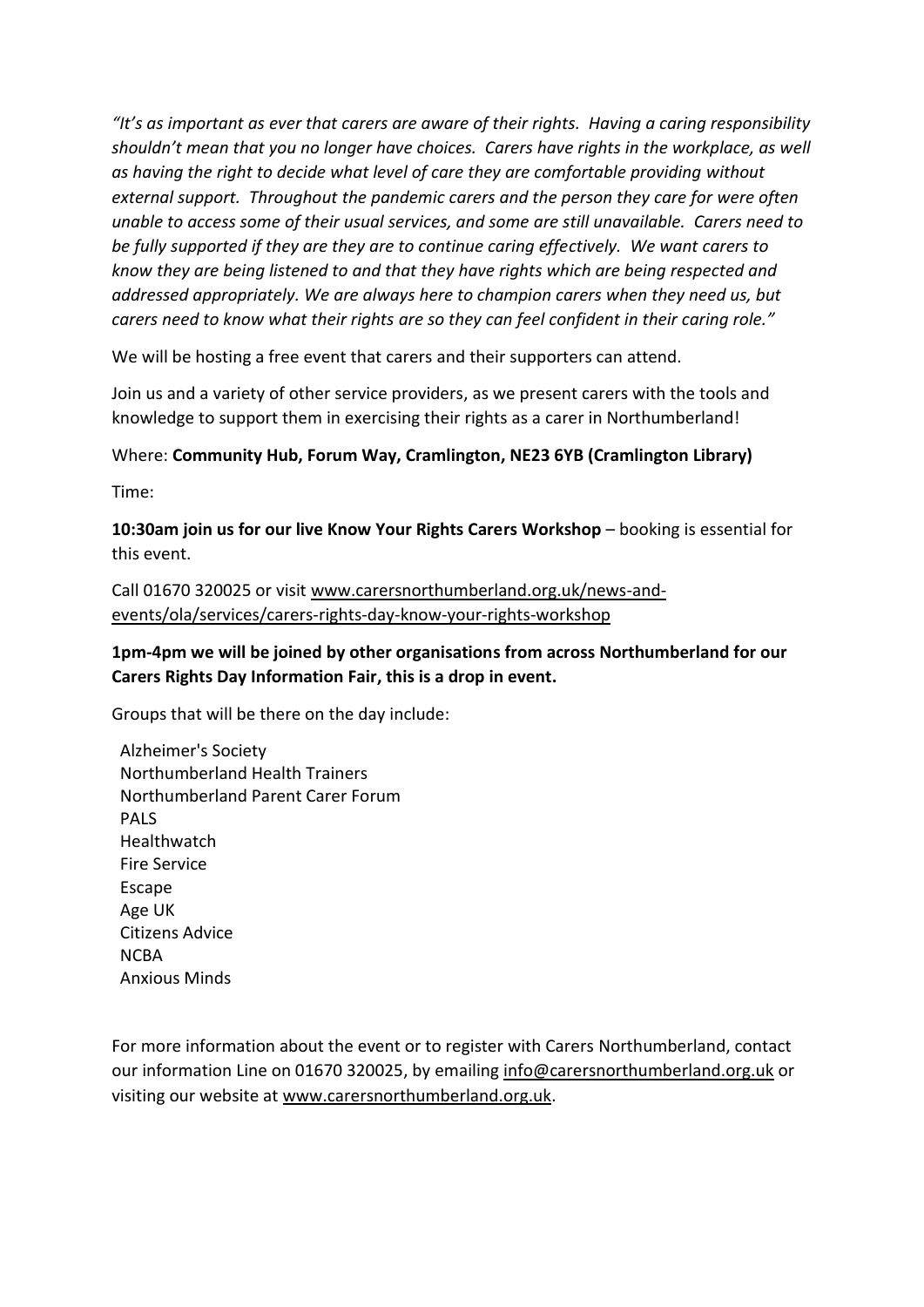### **Notes to Editors**

## **About Carers Northumberland**

Carers Northumberland was established in 2008, we provide a range of support to carers such as information and advice, workshops and training, carer groups, emergency planning tools, grants and more, regardless of the circumstances in which they care. Our core funding is from Northumberland County Council Adult Services, Northumbria Healthcare NHS Foundation Trust and Northumberland Clinical Commissioning Group. In addition to our core funding, we have project specific funding from The North of Tyne Combined Authority and Northumberland County Council Children's Services. We are also supported by various charitable trusts, individual and group donations to carry out our work**.**

#### **Website:** [www.carersnorthumberland.org.uk](http://www.carersnorthumberland.org.uk/)

**Twitter:** [CarersNorthumberland](https://twitter.com/CarersNorthumb) (@CarersNorthumb) / Twitter

**Facebook:** [www.facebook.com/CarersNland/](file:///C:/Users/lisamordue/AppData/Local/Microsoft/Windows/INetCache/Content.Outlook/824A452Z/www.facebook.com/CarersNland/)

## **About Rights Day 2021**

Carers Rights Day 2021 is supported by Barclays LifeSkills

Carers Rights Day is a national campaign that brings organisations together to help unpaid carers know their rights and find out how to get the support they are entitled to.

Carers Rights Day will take place on Thursday 25<sup>th</sup> November

Website: [www.carersuk.org/news-and-campaigns/carers-rights-day](file:///C:/Users/lisamordue/AppData/Local/Microsoft/Windows/INetCache/Content.Outlook/824A452Z/www.carersuk.org/news-and-campaigns/carers-rights-day)

#### **What is a carer?**

A carer is someone who provides unpaid care and support to a family member or friend who has a disability, mental or physical illness, substance misuse issue, or who needs extra help as they grow older.

For some, taking on a caring role can be sudden: someone in your family has an accident or your child is born with a disability. For others, caring responsibilities can grow gradually over time: your parents can't manage on their own any longer or your partner's mental or physical health gradually worsens.